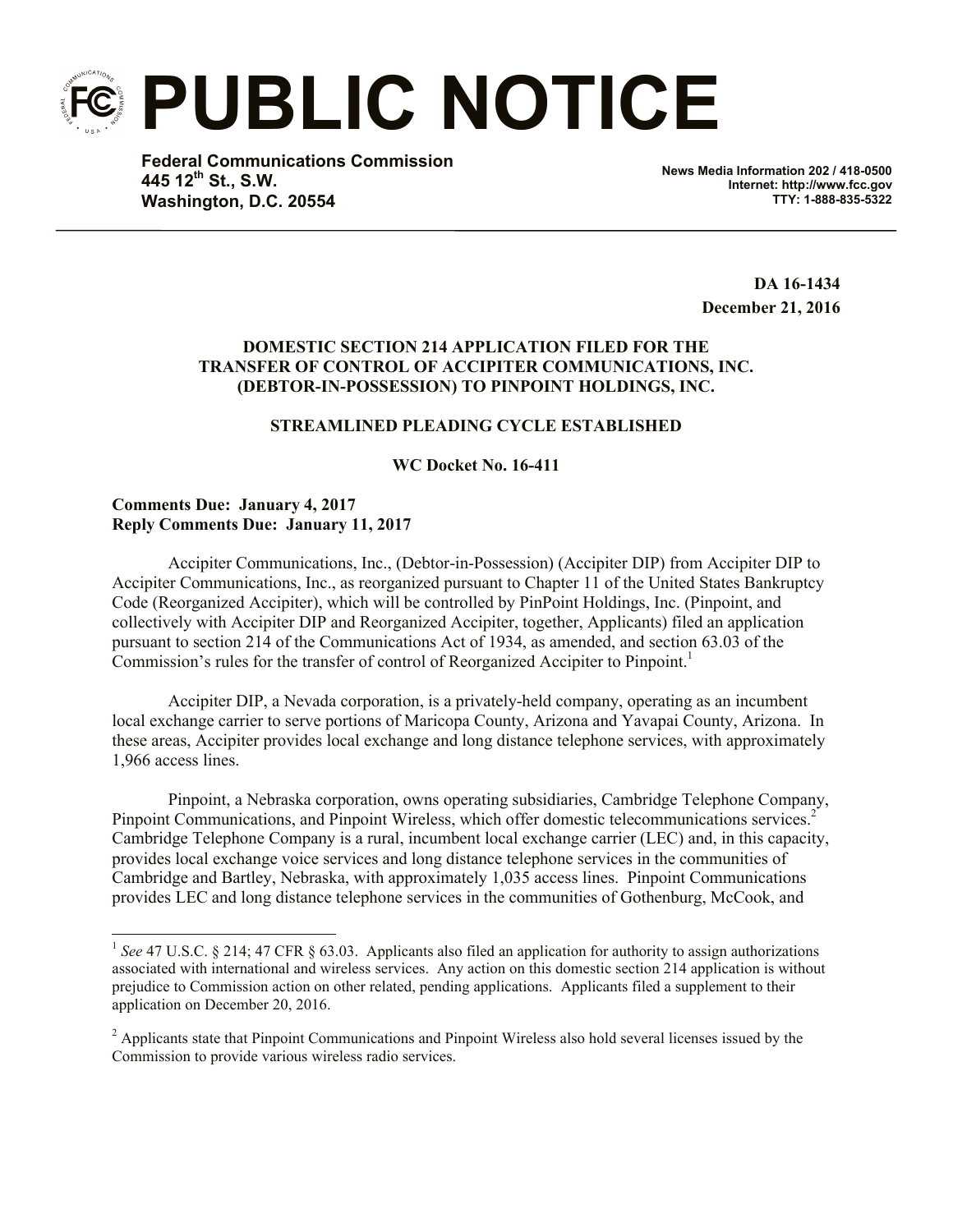Oxford, Nebraska, with approximately 970 access lines. Pinpoint Communications provides DSL services in McCook and Oxford, Nebraska.<sup>3</sup> The following U.S. citizens hold a ten percent or greater interest in Pinpoint: William E. Shoemaker (13.21 percent); J. Richard Shoemaker (25.83 percent); Eric B. Eisenhart (21.17 percent); and G. Franklin Shoemaker (12.72 percent). Applicants state that no other individual or entity owns a ten percent or greater interest in Pinpoint.

On March 28, 2014, Accipiter Communications, Inc. filed a voluntary Chapter 11 bankruptcy petition under Title II of the United States Code in the United States Bankruptcy Court for the District of Arizona (Bankruptcy Court). Accordingly, Accipiter DIP is presently operating as a debtor-in-possession under the Bankruptcy Court's oversight. On September 29, 2016, Pinpoint and the Official Committee of Unsecured Creditors filed a First Amended Chapter 11 Plan of Reorganization (Plan) with the Bankruptcy Court. The Plan contemplates that, on and after the effective date of the Plan, Accipiter DIP will cease to be debtor-in-possession and will be reorganized in accordance with applicable bankruptcy laws. In addition, the Plan provides that, upon emergence from bankruptcy all of the currently outstanding equity interest of Accipiter DIP will be cancelled and extinguished, and Reorganized Accipiter will authorize and issue new common stock to Pinpoint. As a result, Pinpoint will be the sole shareholder of the outstanding common stock of Reorganized Accipiter. The Bankruptcy Court confirmed the Plan on December 14, 2016. Applicants assert that this proposed transaction qualifies for streamlined treatment pursuant to section  $(63.03(b)(2))$  (iii) of the Commission's rules and that a grant of the application will serve the public interest, convenience, and necessity.<sup>4</sup>

Domestic Section 214 Application Filed for the Transfer of Control of Accipiter Communications, Inc., to Accipiter Communications, Inc., as controlled by Pinpoint Holdings, Inc., WC Docket No. 16-411 (filed Dec. 16, 2016).

## **GENERAL INFORMATION**

The transfer of control identified herein has been found, upon initial review, to be acceptable for filing as a streamlined application. The Commission reserves the right to return any transfer application if, upon further examination, it is determined to be defective and not in conformance with the Commission's rules and policies. Pursuant to section 63.03(a) of the Commission's rules, 47 CFR § 63.03(a), interested parties may file comments **on or before January 4, 2017**, and reply comments **on or before January 11, 2017**. Pursuant to section 63.52 of the Commission's rules, 47 CFR. § 63.52, commenters must serve a copy of comments on the Applicants no later than the above comment filing date. Unless otherwise notified by the Commission, the Applicants may transfer assets on the 31st day after the date of this notice.

Pursuant to section 63.03 of the Commission's rules, 47 CFR § 63.03, parties to this proceeding should file any documents in this proceeding using the Commission's Electronic Comment Filing System (ECFS): http://apps.fcc.gov/ecfs/.

 $\overline{a}$ 

 $3$  The specific services offered vary on a community-by-community basis, Pinpoint Communications also offers cable television to the communities of Beaver City, Indianola and Oxford, Nebraska.

 $4\,47$  CFR § 63.03(b)(2)(iii).